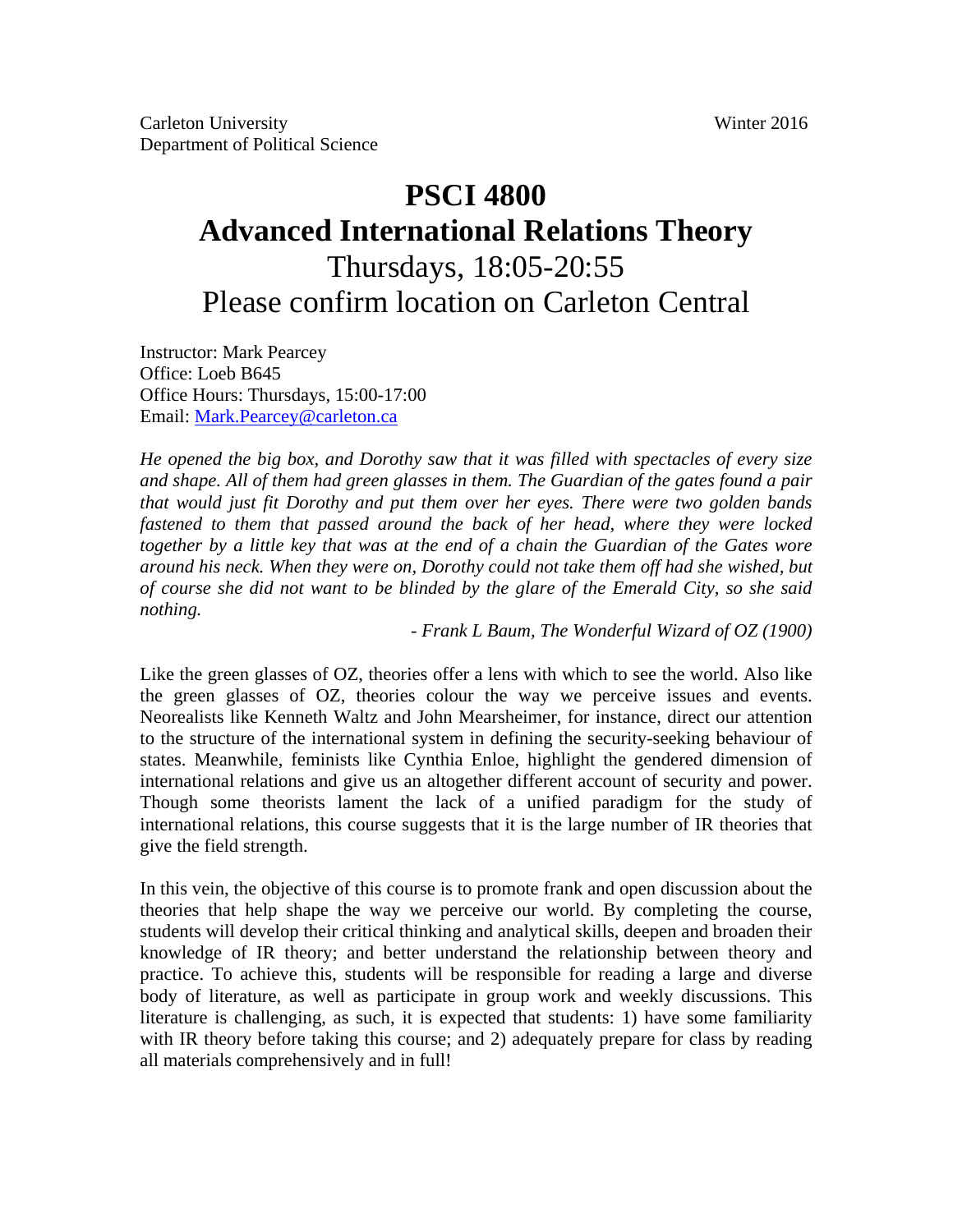# **READINGS**

All required readings are available through MacOdrum library – all books have been placed on reserve and all articles are available electronically via: http://www.library.carleton.ca/.

| <b>ASSIGNMENT</b>                | % OF FINAL GRADE                | <b>DUE DATE</b> |  |
|----------------------------------|---------------------------------|-----------------|--|
| Participation                    | 20%                             | Weekly          |  |
| <b>Presentation (Individual)</b> | 10%                             | <b>TBD</b>      |  |
| <b>Group Project</b>             | Project Proposal: 10%           | 28 January      |  |
|                                  | Group Work: 10%                 | Weekly          |  |
|                                  | <b>Poster Presentation: 10%</b> | 7 April         |  |
| <b>Take Home Exam</b>            | 40%                             | 23 April        |  |

# **EVALUATION**

# **Participation (20%): Weekly**

This course is designed as a seminar, which relies on the active participation of students. For this reason, participation counts for a significant portion of your grade. If you cannot attend a class for valid reasons (ex. medical reasons), you must provide me with valid documentation that justifies your absence (ex. doctor's note). Participation grades will be based on your participation in 10 classes, total.

# **Presentation (10%): TBD**

Each student must perform a 10-minute presentation (MAXIMUM), on one of the assigned weekly readings (see list below). Please note that presentations cannot simply describe the reading, they must:

- 1. Summarize core arguments/findings of the reading
- 2. Provide a critique (critical or sympathetic)
- 3. Connect the reading with a contemporary issue
- 4. Offer 3 'thoughtful' questions to help stimulate classroom discussion

Please note that presentations will be selected on the first day of class and that you cannot select a reading already assigned to another student.

# **Group Project (30%)**

The purpose of this assignment is for students to make a tangible connection between IR theory and its practice. To achieve this, students will work in teams to develop a project based on their own theoretical perspectives. This will begin on the first day of class, when students will be placed into groups according to their theoretical disposition (Realist, Liberal, Marxist, etc…). Following this, students/groups will be evaluated in 3 steps:

1. **Step 1 (28 JANUARY): Project Proposals (10%)**: Students will individually draft a 2-3 page, single-spaced, concept note for a project that connects IR theory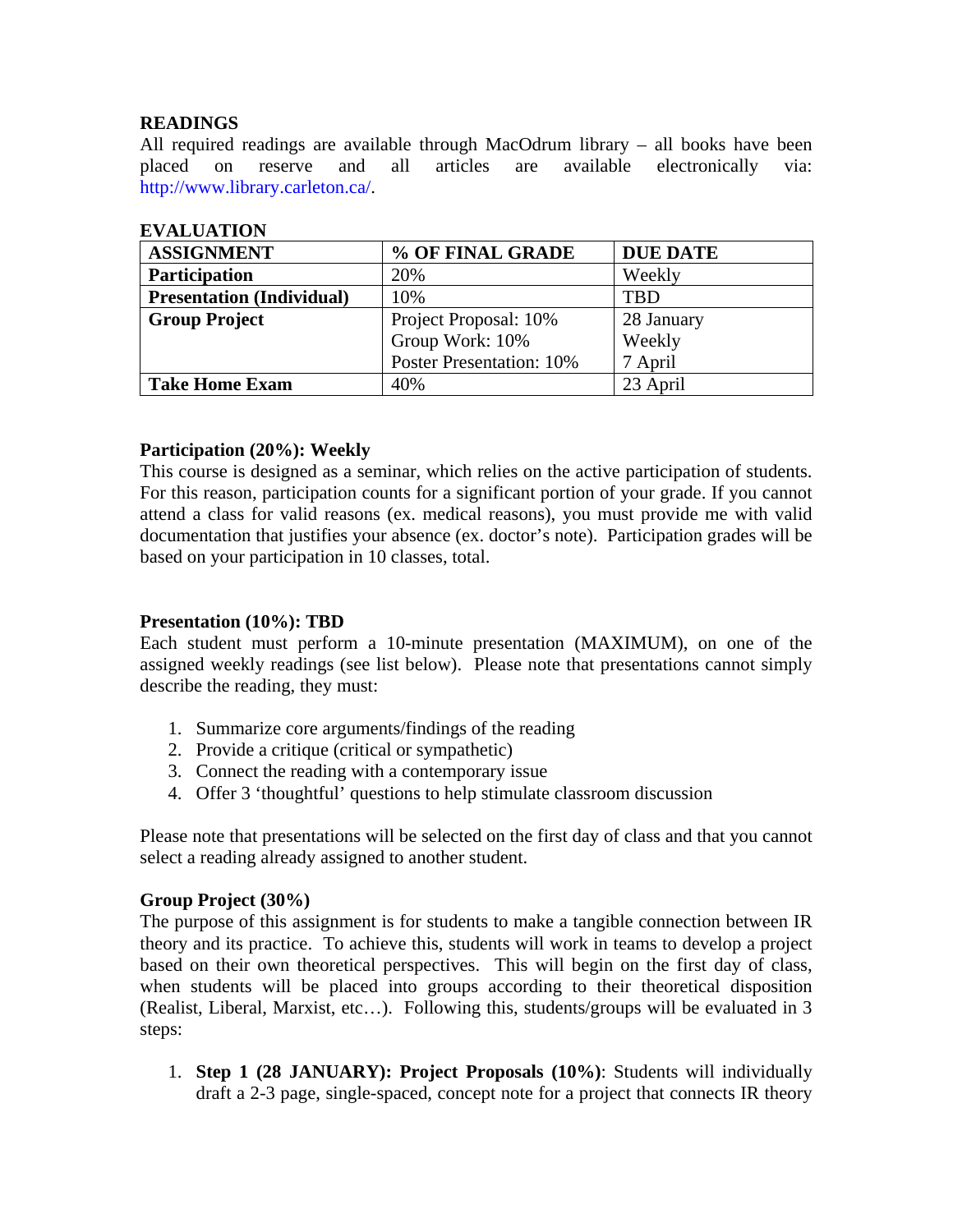with practice. Although the project itself can be any thing (web page, publication, art project, etc…), **it must stay on-campus**; that is, the project take place on campus and exclusively make use of on-campus resources.

The concept note must:

- a. Provide a brief description of the project itself;
- b. Substantiate the project based on your theoretical perspective;
- c. Explain how the project contributes something positive to the campus community;
- d. Detail a realistic plan for completing the project by the last class.

*Grading*: The professor will grade concept notes; students will receive individual scores.

2. **Step 2 (Weekly): Group Work (10%)**: In each group, students will present their concept note, the theory behind it, and the timeline for completion. Based on these presentations, group members will vote on the project that they would like to complete. Once a project has been selected, students will be provided one hour in each class to work towards its completion. These periods will be structured and supervised by the professor (the professor will also be available for consultation during office hours).

*Grading*: Each member of the group will be allowed to grade himself or herself; however, the professor retains the right of veto this grade. Students will submit a one-page, single-spaced note that indicates the grade they think they deserve, as well as substantiate this grade on the last class (**7 APRIL**). It is highly recommended that students also submit a portfolio of evidence to justify their self-grading.

- 3. **Step 3 (7 APRIL): Final Project and Poster Presentation (10%)**: On the last day of class, each group will perform a poster presentation, which should:
	- a. Describe the project itself
	- b. Explain the theory behind the project
	- c. Explain the practical implications of the project

*Grading*: Students will receive a group grade, decided on by the professor. A handout will be provided that explains grading criteria.

# **Take Home Exam (40%): 23 APRIL**

On the last day of class (**7 APRIL**), students will be provided a list of four (4) questions, from which they must answer two (2). Answers must take the form of an argumentative essay, and: 1) be approximately 5 pages in length (double-sided); 2) use 1 inch margins (vertical and horizontal); 3) be written in 12 point Times New Roman font; and 4) be fully referenced using a form of in-text citation (e.x. APA, MLA). Take home exams will be due by **4pm on 23 APRIL**. Method of submission: E-mail instructor, Mark.Pearcey@carleton.ca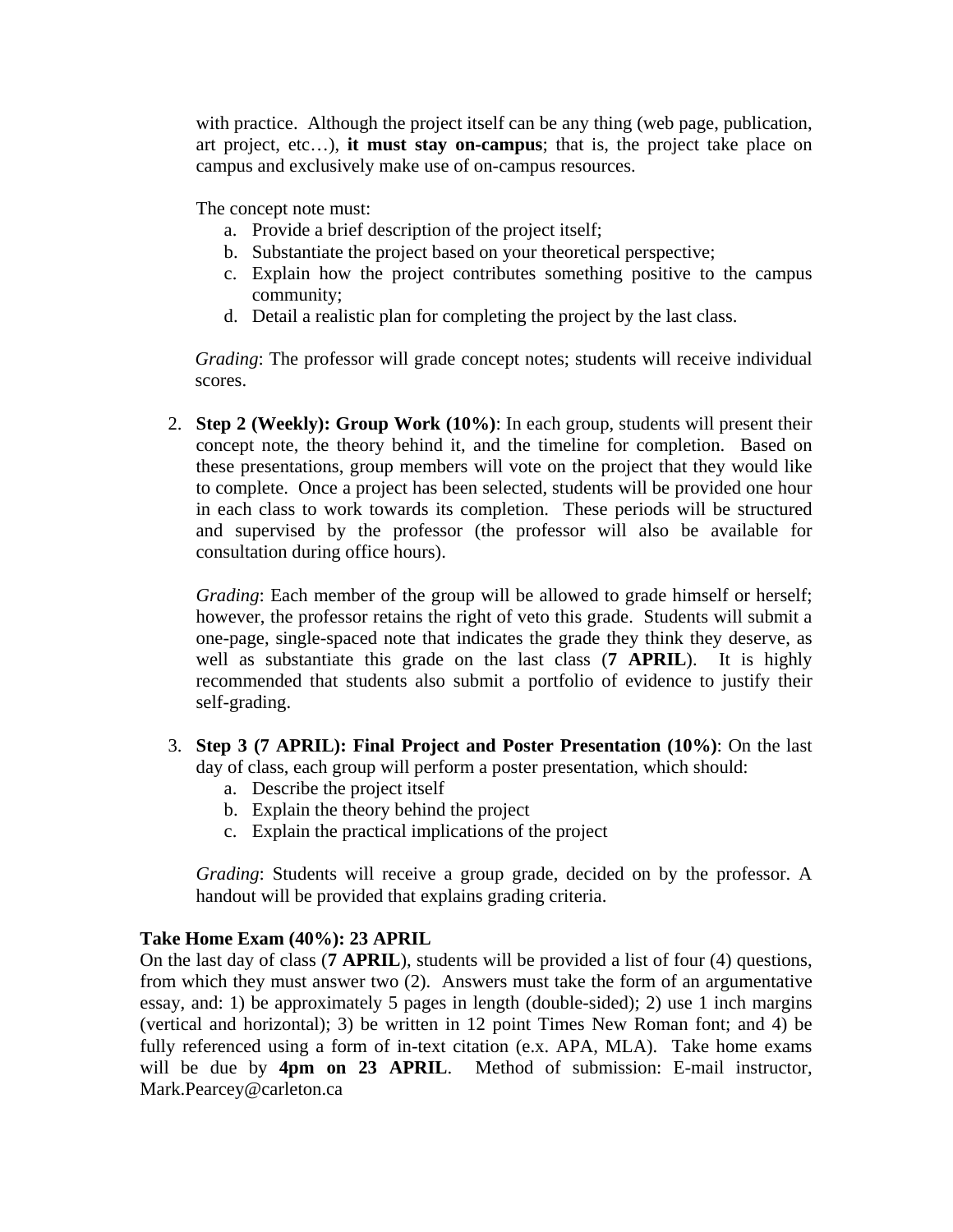Note: More detailed instructions will be provided on the last day of class, along with a grading rubric, which will be used to mark the take home exams.

# **\*\*\*LATE POLICY FOR ALL ASSIGNMENTS\*\*\***

ASSIGNMENTS SUBMITTED AFTER 4PM ON THE DAY THAT THEY ARE DUE WILL BE SUBJECT TO A 10% DEDUCTION (75% BECOMES 65%).

# **CLASS SCHEDULE**

#### **Jan 7: Introduction**

No readings

### **Jan 14: Introducing IR theory**

- Walt S.M. (1998). International Relations: One world, many theories. *Foreign Policy*,110, 29-46.
- Wight, M. (1995). Why is there no international theory? In Der Derian, J. (Eds). *International Theory: Critical Investigations* (ch. 2). New York: New York University Press.
- Buzan B. & Little R. (2001). Why International Relations has failed as an intellectual project and what to do about it. *Millennium*, 30, 19-39.
- Reus-Smit, C. (2012). International Relations, Irrelevant? Don't Blame Theory. *Millennium: Journal of International Studies*, 40, 525-540.

### **Jan 21: IR theory for whom, and for what purpose?**

- Cox R.W. (1981). Social forces, states and world orders: Beyond International Relations Theory, *Millennium*, 10, 126-155.
- Waltz, K. (1979). *Theory of international politics* (ch 1). Reading: Addison-Wesley Publishing.
- Smith, S. (1996) Positivism and beyond. In Smith, S., Booth, K. & Zalewski, M. (Eds) *International theory: Positivism and beyond* (11-44). Cambridge: Cambridge University Press.

## **Jan 28: Historiography and International Relations (CONCEPT NOTES DUE!!!)**

- Waever O. (1996). The Rise and Fall of the Inter-paradigm Debate. In Smith S., Booth K. and Marysia Zalewski (eds). *International Theory: Positivism and Beyond* (ch. 7). Cambridge: Cambridge University Press.
- Schmidt B. (1998). *The political discourse of anarchy: A disciplinary history of International Relations* (ch. 1). Albany: State University of New York Press.
- Gross L. (1948). The Peace of Westphalia, 1648-1948. *American Journal of International Law*, 42, 20-41.
- Kayaoglu T. (2010). Westphalian Eurocentrism in International Relations theory.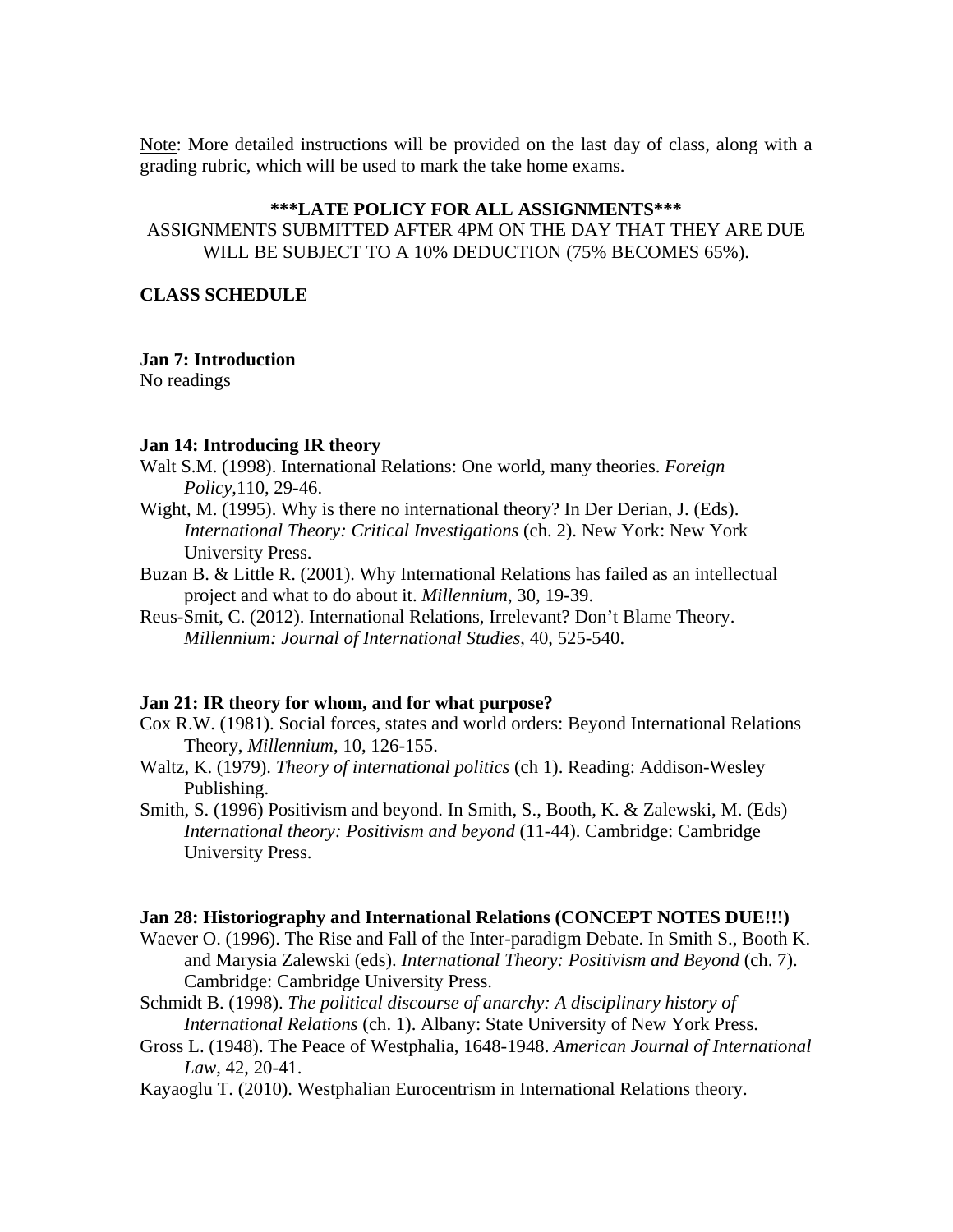*International Studies Review*, 12, 193-217.

## **Feb 4: Anarchy and order: A question of human nature?**

- Milner, H. (1991). The assumption of anarchy in International Relations theory: A critique. *Review of International Studies*, 17, 67-85.
- Wendt A. (1992). Anarchy is what states make of it: The social construction of power politics*. International Organization*, 46, 391-425.
- Beier M. (2002). Beyond hegemonic state(ments) of nature: Indigenous knowledge and non-state possibilities in International Relations (ch.4). In Chowdhry G. And Nari S. (eds). *Power, postcolonialism and international relations: Reading race, gender and class*. London: Routledge.

#### **Feb 11: Order and sovereignty**

Bull H. (1977). *The anarchical society: A study of order in world politics* (ch1). New York: Columbia University Press.

Krasner S. (2001). Sovereignty. *Foreign Policy*, 122, 20-29.

Reus-Smit C. (2001). Human rights and the social construction of sovereignty. *Review of International Studies*, 27, 519-538

Sørensen G. (1999). Sovereignty: Change and continuity in a fundamental institution. *Political Studies*, 47, 590-604.

# **Feb 18: READING WEEK!!!**

#### **Feb 25: Sovereignty and power**

- Gong, G. (1984). *The Standard of Civilization in international society* (ch. 1). Oxford: Oxford Clarendon Press.
- Osiander, O. (2001). Sovereignty, International relations and the Westphalian myth. *International Organization*, 55, 251-287.
- Krasner, S.D. (2009). *Power, the state, and sovereignty: Essays on International Relations* (ch. 8). Oxon: Routledge.

### **Mar 3: Power and security**

- Russett B & Oneal J. (1997) The classical liberal were right. *International Studies Quarterly*, 41, 267-293.
- Mearsheimer, J.J. (2001). *The tragedy of great power politics* (Introduction). New York: W.W. Norton.
- Cohn C. 1985. Sex and death in the rational world of defense intellectuals. *Signs*, 12, 687-718.

#### **Mar 10: Security and identity**

Huntington S. (1993). The clash of civilizations? *Foreign Affairs*, summer, 22-49.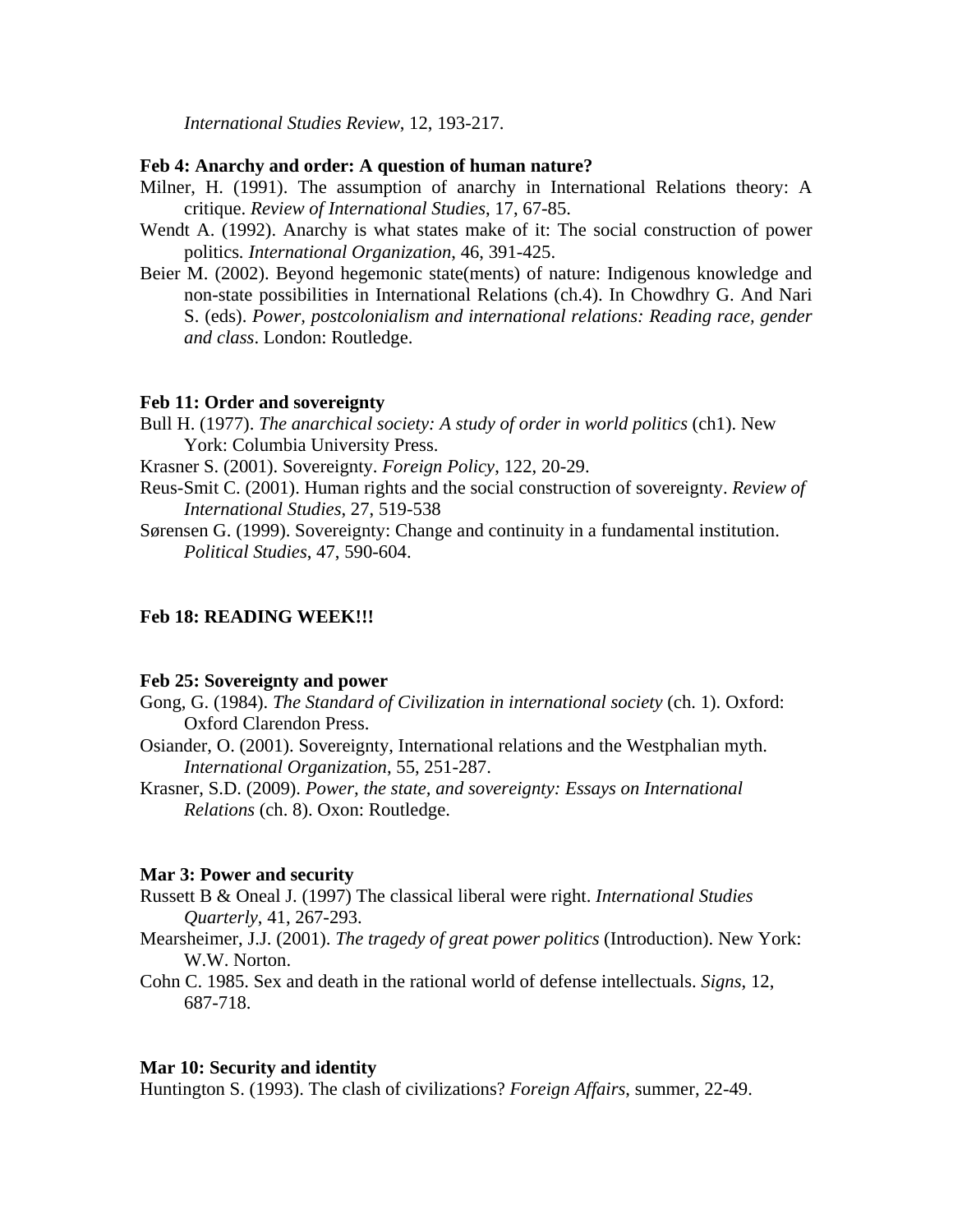- Varadarajan L. (2004). Constructivism, identity and neoliberal (in)security. *Review of International Studies*, 30, 263-286.
- Bialasiewicz, L., et al. (2007). Perforoming security: The imaginative geographies of current US strategy. *Political Geography*, 26, 405-422.
- Hansen L. (2000). The little mermaid's silent security dilemma and the absence of gender in the Copenhagen school. *Millennium*, 29, 285-306.

#### **Mar 17: Identity and governance**

- Laffey M. (2000). Locating identity: Performativity, foreign policy and state action*. Review of International Studies*, 26, 429-444.
- Rosenau J.N. (2005). Global governance as disaggregated complexity. In Ba A.D. and Hoffman M. (eds). *Contending perspectives on global governance coherence, contestation and world order*. New York: Routledge, ch. 8.
- Sending O.J. and Neumann I.B. (2006). Governance to governmentality: Analyzing NGOs, states, and power. *International Studies Quarterly*, 50, 651-672.
- Mupidi H. (2005). Colonial and postcolonial global governance. In Barnett M., and Duvall R. (eds). *Power in global governance*. Cambridge: Cambridge University Press.

#### **Mar 24: Governance and empire**

Cox M. (2004). Empire by denial? Debating U.S. power. *Security Dialogue*, 35, 228-236. Hardt M. and Negri A. (2000). Empire. Cambridge, MA: Harvard University Press, pp. Xi-41.

### **Mar 31: The Aesthetic Turn**

- Bleiker, R. (2001). The aesthetic turn in international political theory. *Millennium*, 30: 509-533
- Neumann, Iver B. (2001). Grab a phaser, Ambassador: Diplomacy in Star Trek. *Millennium*, 30: 603-624.
- Philpott, S. & Mutimer, D. (2005). Inscribing the American body politic: Martin Sheen and two American decades. *Geopolitics*, 10: 335-355.

#### **Apr 7: POSTER PRESENTATIONS!!!**

**\* \* \*** 

#### **Academic Accommodations**

The Paul Menton Centre for Students with Disabilities (PMC) provides services to students with Learning Disabilities (LD), psychiatric/mental health disabilities, Attention Deficit Hyperactivity Disorder (ADHD), Autism Spectrum Disorders (ASD), chronic medical conditions, and impairments in mobility, hearing, and vision. If you have a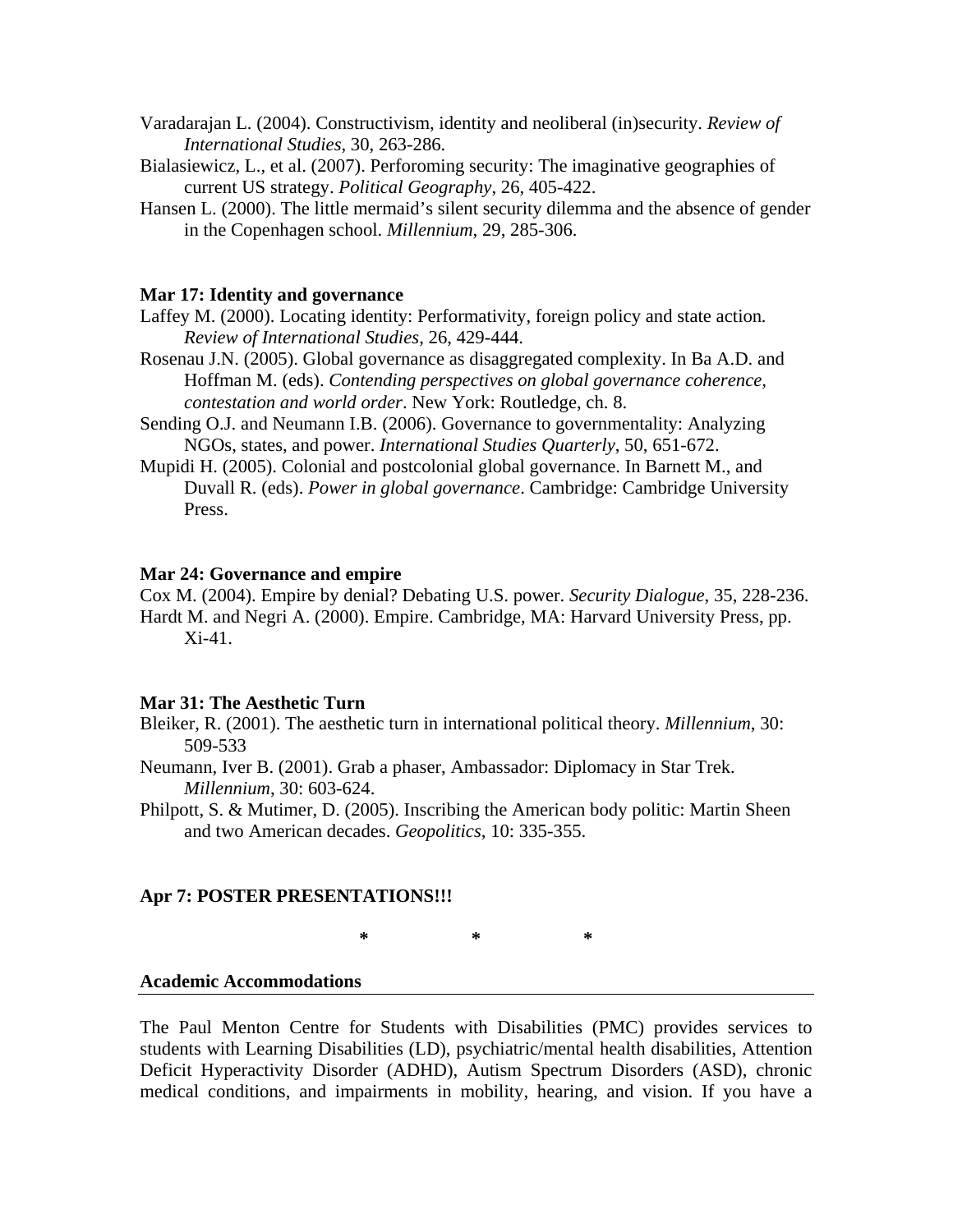disability requiring academic accommodations in this course, please contact PMC at 613- 520-6608 or pmc@carleton.ca for a formal evaluation. If you are already registered with the PMC, contact your PMC coordinator to send me your *Letter of Accommodation* at the beginning of the term, and no later than two weeks before the first in-class scheduled test or exam requiring accommodation (*if applicable*). After requesting accommodation from PMC, meet with me to ensure accommodation arrangements are made. Please consult the PMC website for the deadline to request accommodations for the formallyscheduled exam (*if applicable*).

**For Religious Observance:** Students requesting accommodation for religious observances should apply in writing to their instructor for alternate dates and/or means of satisfying academic requirements. Such requests should be made during the first two weeks of class, or as soon as possible after the need for accommodation is known to exist, but no later than two weeks before the compulsory academic event. Accommodation is to be worked out directly and on an individual basis between the student and the instructor(s) involved. Instructors will make accommodations in a way that avoids academic disadvantage to the student. Instructors and students may contact an Equity Services Advisor for assistance (www.carleton.ca/equity).

**For Pregnancy:** Pregnant students requiring academic accommodations are encouraged to contact an Equity Advisor in Equity Services to complete a *letter of accommodation*. Then, make an appointment to discuss your needs with the instructor at least two weeks prior to the first academic event in which it is anticipated the accommodation will be required.

**Plagiarism:** The University Senate defines plagiarism as "presenting, whether intentional or not, the ideas, expression of ideas or work of others as one's own." This can include:

- reproducing or paraphrasing portions of someone else's published or unpublished material, regardless of the source, and presenting these as one's own without proper citation or reference to the original source;
- submitting a take-home examination, essay, laboratory report or other assignment written, in whole or in part, by someone else;
- using ideas or direct, verbatim quotations, or paraphrased material, concepts, or ideas without appropriate acknowledgment in any academic assignment;
- using another's data or research findings;
- failing to acknowledge sources through the use of proper citations when using another's works and/or failing to use quotation marks;
- handing in "substantially the same piece of work for academic credit more than once without prior written permission of the course instructor in which the submission occurs.

Plagiarism is a serious offence which cannot be resolved directly with the course's instructor. The Associate Deans of the Faculty conduct a rigorous investigation, including an interview with the student, when an instructor suspects a piece of work has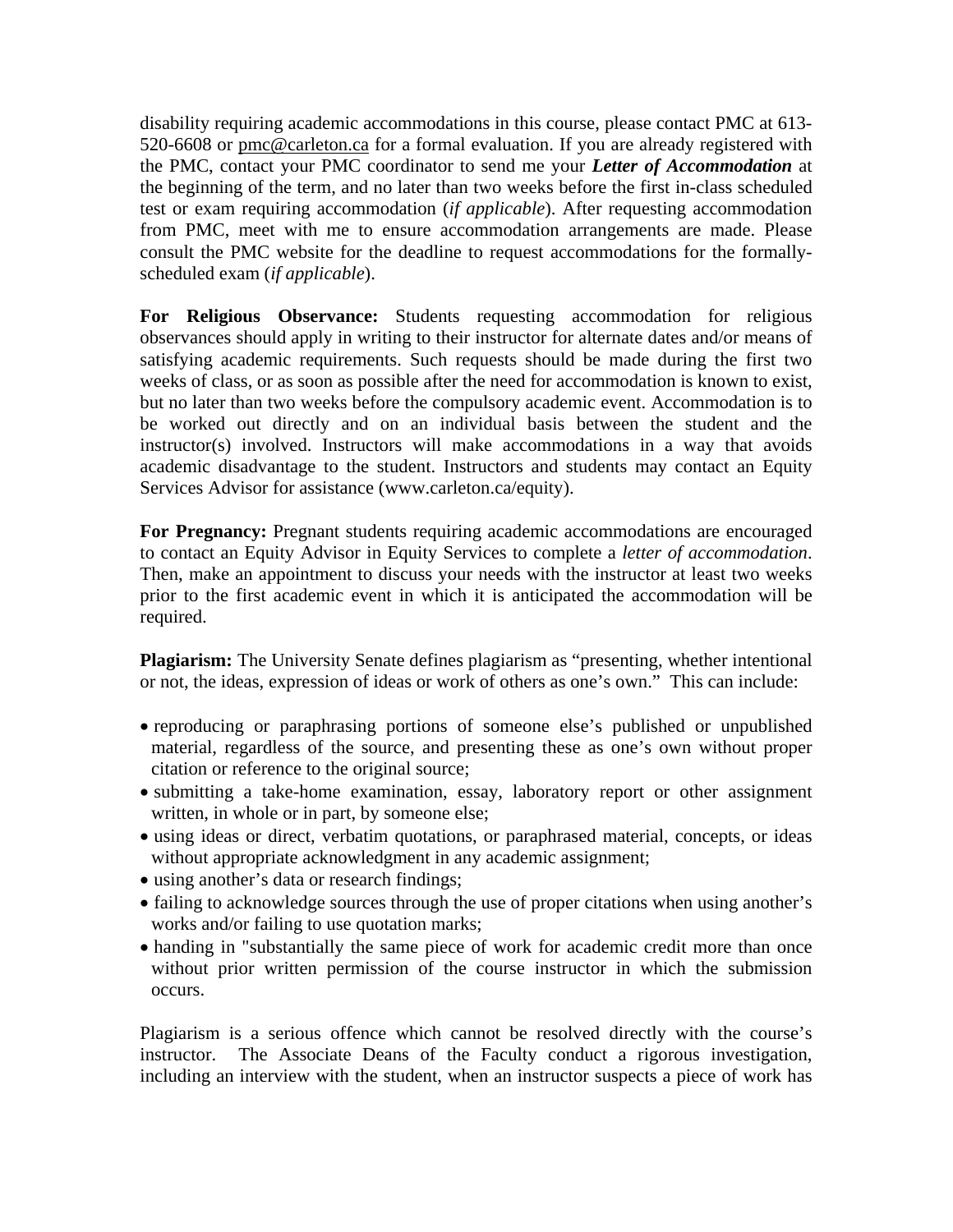been plagiarized. Penalties are not trivial. They include a mark of zero for the plagiarized work or a final grade of "F" for the course.

**Oral Examination:** At the discretion of the instructor, students may be required to pass a brief oral examination on research papers and essays.

**Submission and Return of Term Work:** Papers must be handed directly to the instructor and will not be date-stamped in the departmental office. Late assignments may be submitted to the drop box in the corridor outside B640 Loeb. Assignments will be retrieved every business day at **4 p.m.**, stamped with that day's date, and then distributed to the instructor. For essays not returned in class please attach a **stamped, selfaddressed envelope** if you wish to have your assignment returned by mail. Please note that assignments sent via fax or email will not be accepted. Final exams are intended solely for the purpose of evaluation and will not be returned.

**Grading:** Assignments and exams will be graded with a percentage grade. To convert this to a letter grade or to the university 12-point system, please refer to the following table.

| Percentage | Letter grade | 12-point scale Percentage |           | Letter grade | 12-point scale |
|------------|--------------|---------------------------|-----------|--------------|----------------|
| 90-100     | A+           |                           | 67-69     |              |                |
| 85-89      | $\Delta$     | Ħ                         | 63-66     |              |                |
| $80 - 84$  | A-           | 10                        | $60 - 62$ |              |                |
| 77-79      | $_{\rm B+}$  |                           | 57-59     |              |                |
| 73-76      |              |                           | 53-56     |              |                |
| 70-72      | В-           |                           | 50-52     |              |                |

**Grades:** Final grades are derived from the completion of course assignments. Failure to write the final exam will result in the grade ABS. Deferred final exams are available ONLY if the student is in good standing in the course.

**Approval of final grades:** Standing in a course is determined by the course instructor subject to the approval of the Faculty Dean. This means that grades submitted by an instructor may be subject to revision. No grades are final until they have been approved by the Dean.

**Carleton E-mail Accounts:** All email communication to students from the Department of Political Science will be via official Carleton university e-mail accounts and/or cuLearn. As important course and University information is distributed this way, it is the student's responsibility to monitor their Carleton and cuLearn accounts.

**Carleton Political Science Society:** The Carleton Political Science Society (CPSS) has made its mission to provide a social environment for politically inclined students and faculty. Holding social events, debates, and panel discussions, CPSS aims to involve all political science students at Carleton University. Our mandate is to arrange social and academic activities in order to instill a sense of belonging within the Department and the